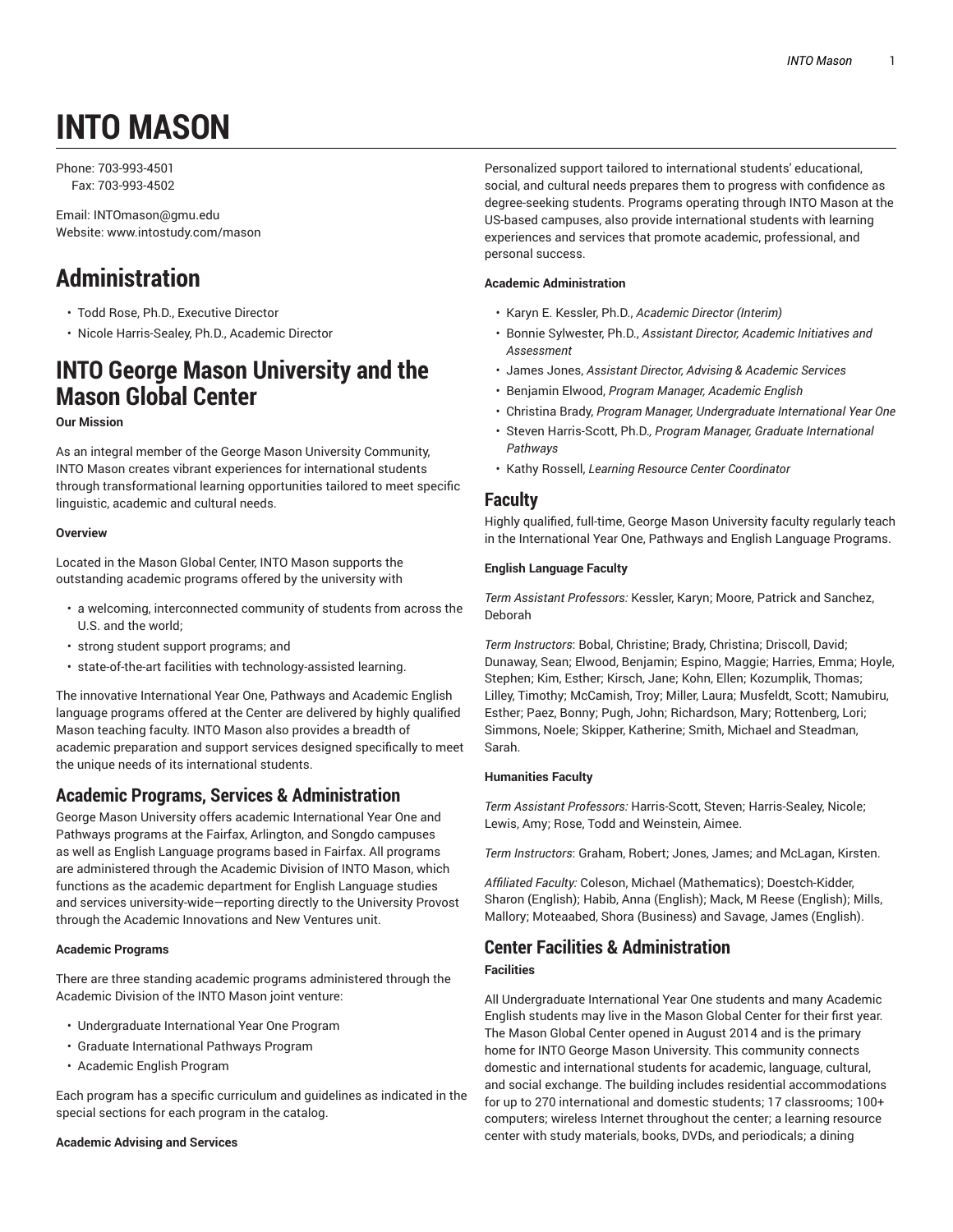facility; lounge areas for meetings and study groups; and open spaces for socializing.

#### **Administration**

- Todd Rose, Ph.D., *Executive Director*
- Gerard Maguire, *Finance Manager*
- Julia Pfaff, *Operations Manager*
- Jessica Biddle, *Student Experience Director*
- Nana Bonsu, *Marketing & Recruitment Manager*
- Darshana Rogers, *Enrollment Manager*
- Nathan Dougan, *Senior Systems Integration Manager*
- Anne Owl, *Human Resource Manager*

## **Student Services & Orientation**

#### **Student Services**

The INTO Mason Student Services provide a range of co-curricular programs and services promoting social and personal well-being. Upon arrival at Mason, the team helps students settle in to life in Fairfax and provides social opportunities and a variety of resources tailored to the specific needs of international students.

#### **International Student Orientation**

Orientation involves a variety of important events that prepare students to be successful at Mason, including information about maintaining visa status, registering for Mason classes, health requirements, and insurance coverage. All students must attend the INTO Mason Student Orientation in order to enroll in classes.

## Undergraduate

## **Undergraduate International Year One Program**

The Undergraduate International Year One (InYO) Program combines academic coursework, English language support, and academic skills development in a carefully constructed program designed to prepare students for rigorous Mason degree programs. For most students, participation in IYO will not add more time to the completion of their bachelor's degree.

Three types of Undergraduate International Year One programs are available:

- **One Term Program (Accelerated)**: This program is a single term of study. Upon completion of all progression requirements, students will move on to their degree-seeing program as second-semester freshmen (up to 16 credits).
- **Two Term Program (Standard)**: This program is designed to lead students through their first year of study. Upon completion of all progression requirements, students will move on to their degreeseeking program as second-year, freshman (up to 29 credits) or as sophomore students (30 or more credits).
- **Three Term Program (Comprehensive):** This program is designed especially for International students who want to start earning credits toward their bachelor's degree at a US university while improving their English skills. Upon completion of all progression requirements, students will move on to their degree-seeking program as second-

year, freshman (up to 29 credits) or as sophomore students (30 or more credits).

The Undergraduate International Year One Program is designed for students who:

- Desire to study for an undergraduate degree in the U.S.
- Need to improve their English language skills
- May have slightly lower GPAs than required of direct-entry students
- Desire additional academic, language, and cultural support in order to succeed during their first year at a U.S. university
- Any or all of the above

Administered through INTO Mason in partnership with the academic units across the university, the courses in the various Undergraduate International Year One programs are taught by highly qualified Mason instructional faculty members and supported by International Year One academic advisors.

Students enrolled in any Undergraduate International Year One program should review the program's student guidebook for specific details related to program requirements and expectations.

## **Admission**

Admission to the Undergraduate International Year One (IYO) Program is offered to international and multilingual students by two methods:

- Students may apply directly through the INTO Mason admissions process OR
- By referral from the University Admissions Office due to not having met the grade point average, English language proficiency, or other requirements for direct admission.

The Undergraduate International Year One Program entry requirements are as follows:

- High school diploma
- 2.5 minimum high school GPA equivalent based on the applicant's country/institutional scale
- Documentation demonstrating the minimum English language proficiency levels:
	- One Term (Accelerated) International Year One Program:
		- TOEFL iBT 80 (17 minimum subscores in reading and writing)
		- IELTS 6.5 (6.0 minimum subscores in reading and writing)
		- PTE Academic 53
		- Successful completion of or waiver from Academic English Level 5
	- Two Term (Standard) International Year One Program:
		- TOEFL iBT 60 (13 minimum subscores in reading and listening)
		- IELTS 5.5 (5.5 minimum subscores in reading and listening)
		- PTE Academic 45
		- Successful completion of or waiver from Academic English Level 4
	- Three Term (Comprehensive) International Year One Program:
		- TOEFL iBT 50 (10 subscores)
		- IELTS 5.0 (4.5 subscores)
		- PTE Academic 41
		- Successful completion of or waiver from Academic English Level 3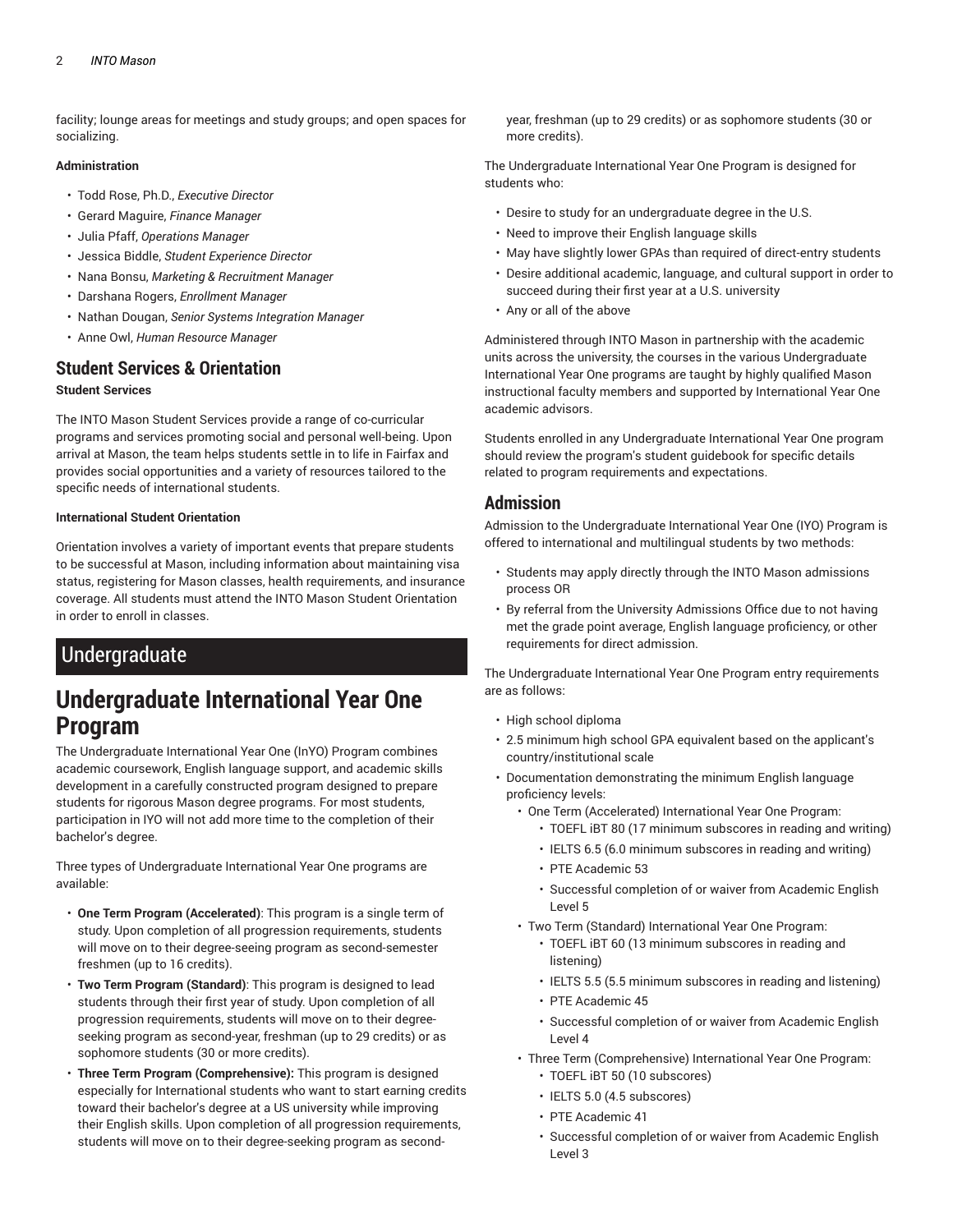Students should review the specific requirements by International Year One Program online (http://www.intostudy.com/mason) for details.

## **Progression into Degree Status**

Each International Year One (IYO) program has specific progression requirements for completion. These typically include a minimum grade point average and minimum individual course grades (no grades of W, NC, or I are permitted). Students should refer to the website (http:// www.intostudy.com/en-gb/universities/george-mason-university) for specific IYO program requirements. Students admitted to the university through an Undergraduate IYO program are required to complete all program requirements in order to maintain continuous enrollment.

## **Dismissal/Termination Appeals Process for INTO Mason Students**

Students who do not meet all requirements for matriculation to their desired degree program at the end of their final term will be reviewed for termination from their Undergraduate International Year One program. Terminated students may initiate one of the following an academic action requests in writing:

- 1. request an exception to the program policy,
- 2. request to change to an alternate International Year One program, and/or
- 3. request an extension to continue studying as an Undergraduate International Year One Extender student for one additional term.

All terminated student academic action requests must be submitted in writing to the academic advising staff located in the Mason Global Center within 14 days of notification. Requests should provide an explanation and supplementary documentation. Students who earn two unsatisfactory grades of C or lower will be ineligible to continue as an Extender. Students who fail to meet the program requirements after an extension will be reviewed for dismissal from the university.

Decisions on these requests are reviewed and approved at the discretion of the Academic Director. In some cases, additional reviews by the Associate Provost for Undergraduate Education or Academic Initiatives and Services may be required.

## **Reenrollment and Readmission**

Due to the nature of the Undergraduate International Year One Program as both English language development and academic coursework, students are subject to a limited reenrollment policy. Students who do not enroll after the first term or withdraw for reasons other than poor academic performance may request to reenroll in an International Year One program the following term (e.g., spring) to continue making progress toward meeting program requirements, with advance permission from the Academic Director. Students who do not enroll for two consecutive terms (e.g., spring and fall) must apply for readmission to the program and be re-assessed for language proficiency. Summer terms are counted for students whose initial enrollment begins in Spring semester.

## **Available Year One Programs & Majors**

There are five Undergraduate International Year One programs available:

- Business, leading to 5 undergraduate majors in the School of Business
- Engineering, Computing & Statistics, leading to 10 undergraduate majors in the Volgenau School of Engineering
- Humanities and Social Sciences, leading to 21 undergraduate majors in the College of Humanities and Social Sciences and the College of Visual and Performing Art's School of Music
- Human and Social Development, leading to 7 undergraduate majors in the College Health and Human Services, the College of Education and Human Development's School of Recreation and Tourism, and the School of Conflict Analysis and Resolution
- Science, leading to 13 undergraduate majors in the College of Science

Each program allows students to progress to preapproved undergraduate degree programs. For a full listing of specific academic programs associated with a specific International Year One Program, students should refer to the website (http://www.intostudy.com/mason)for specific requirements.

#### **Business**

#### **One Term Program Curriculum (Accelerated): Required Courses**

| Code                 | <b>Title</b>                                                            | <b>Credits</b> |
|----------------------|-------------------------------------------------------------------------|----------------|
| <b>ENGH 100</b>      | <b>Composition for Multilingual Writers</b><br>(Mason Core)             | 4              |
| <b>MATH 108</b>      | <b>Introductory Calculus with Business</b><br>Applications (Mason Core) | 3              |
| <b>ECON 103</b>      | <b>Contemporary Microeconomic Principles</b><br>(Mason Core)            | 3              |
| <b>UNIV 100</b>      | Introduction to Mason                                                   |                |
| <b>BUS 100</b>       | Business and Society (Mason Core)                                       | 3              |
| <b>EAP 108</b>       | Language Support for Business and<br>Society                            |                |
| <b>Total Credits</b> |                                                                         | 15             |

#### **Two Term Program Curriculum (Standard): Required Courses**

| Code                 | Title                                                                   | <b>Credits</b> |
|----------------------|-------------------------------------------------------------------------|----------------|
| <b>ENGH 121</b>      | <b>Enhanced Composition For Multilingual</b><br>Writers of English I    | 3              |
| <b>ENGH 122</b>      | <b>Enhanced Composition For Multilingual</b><br>Writers of English II   | 3              |
| <b>MATH 108</b>      | <b>Introductory Calculus with Business</b><br>Applications (Mason Core) | 3              |
| <b>BUS 100</b>       | <b>Business and Society (Mason Core)</b>                                | 3              |
| <b>BUS 210</b>       | <b>Business Analytics I</b>                                             | 3              |
| <b>INYO 105</b>      | American Cultures (Mason Core)                                          | 3              |
| <b>UNIV 140</b>      | <b>INTO Mason Pathway Transition</b>                                    | 1              |
| <b>UNIV 141</b>      | <b>INTO Mason Pathway Extended Transition</b>                           | $\mathbf{1}$   |
| <b>ECON 103</b>      | <b>Contemporary Microeconomic Principles</b><br>(Mason Core)            | 3              |
| <b>COMM 101</b>      | <b>Fundamentals of Communication (Mason</b><br>Core)                    | 3              |
| <b>EAP 102</b>       | Language Support for American Cultures                                  | 1              |
| <b>EAP 108</b>       | Language Support for Business and<br>Society                            | 1              |
| EAP 103              | Language Support for Public Speaking                                    | 1              |
| <b>EAP 120</b>       | <b>Linguistics Capstone</b>                                             | 0              |
| <b>Total Credits</b> |                                                                         | 29             |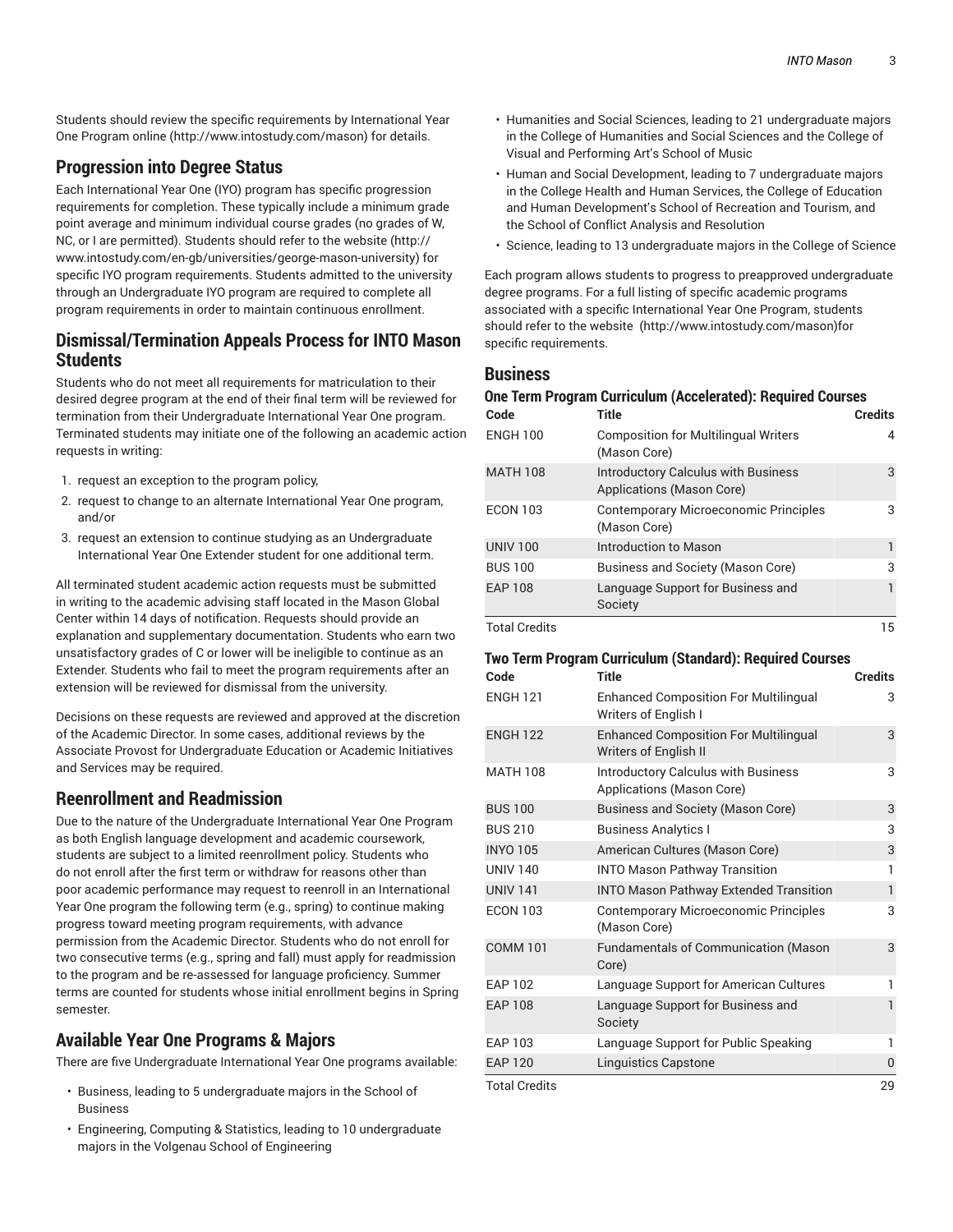#### **Three Term Program Curriculum (Comprehensive): Required Courses**

| Code                 | <b>Title</b>                                                            | <b>Credits</b> |
|----------------------|-------------------------------------------------------------------------|----------------|
| AE 040               | Level 4 Core                                                            |                |
| AE 041               | Level 4 Oral Comm Skills                                                |                |
| <b>ENGH 121</b>      | <b>Enhanced Composition For Multilingual</b><br>Writers of English I    | 3              |
| <b>ENGH 122</b>      | <b>Enhanced Composition For Multilingual</b><br>Writers of English II   | 3              |
| <b>MATH 108</b>      | <b>Introductory Calculus with Business</b><br>Applications (Mason Core) | 3              |
| <b>BUS 100</b>       | <b>Business and Society (Mason Core)</b>                                | 3              |
| <b>BUS 210</b>       | <b>Business Analytics I</b>                                             | 3              |
| <b>INYO 105</b>      | American Cultures (Mason Core)                                          | 3              |
| <b>UNIV 140</b>      | <b>INTO Mason Pathway Transition</b>                                    | 1              |
| <b>UNIV 141</b>      | <b>INTO Mason Pathway Extended Transition</b>                           | $\mathbf{1}$   |
| <b>ECON 103</b>      | Contemporary Microeconomic Principles<br>(Mason Core)                   | 3              |
| <b>COMM 101</b>      | <b>Fundamentals of Communication (Mason</b><br>Core)                    | 3              |
| <b>EAP 102</b>       | Language Support for American Cultures                                  | 1              |
| <b>EAP 103</b>       | Language Support for Public Speaking                                    | $\mathbf{1}$   |
| <b>EAP 108</b>       | Language Support for Business and<br>Society                            | 1              |
| <b>EAP 120</b>       | <b>Linguistics Capstone</b>                                             | $\Omega$       |
| <b>Total Credits</b> |                                                                         | 29             |

## **Engineering, Computer Science, and Statistics**

#### **Two Term Program Curriculum (Standard): Required and Major Courses**

| Code                          | <b>Title</b>                                                            | <b>Credits</b> |  |
|-------------------------------|-------------------------------------------------------------------------|----------------|--|
|                               | <b>Required Courses for All Majors</b>                                  |                |  |
| <b>ENGH 121</b>               | <b>Enhanced Composition For Multilingual</b><br>Writers of English I    | 3              |  |
| <b>ENGH 122</b>               | <b>Enhanced Composition For Multilingual</b><br>Writers of English II   | 3              |  |
| <b>INYO 105</b>               | American Cultures (Mason Core)                                          | 3              |  |
| <b>COMM 100</b>               | Public Speaking (Mason Core)                                            | 3              |  |
| <b>UNIV 140</b>               | <b>INTO Mason Pathway Transition</b>                                    | $\mathbf{1}$   |  |
| <b>UNIV 141</b>               | <b>INTO Mason Pathway Extended Transition</b>                           | 1              |  |
| <b>EAP 103</b>                | Language Support for Public Speaking                                    | $\mathbf{1}$   |  |
| <b>EAP 120</b>                | <b>Linguistics Capstone</b>                                             | 0              |  |
| <b>EAP 102</b>                | Language Support for American Cultures                                  | 1              |  |
| Select one of the following:  |                                                                         | $3-4$          |  |
| <b>MATH 108</b>               | <b>Introductory Calculus with Business</b><br>Applications (Mason Core) |                |  |
| <b>MATH 113</b>               | Analytic Geometry and Calculus I (Mason<br>Core)                        |                |  |
| Select one of the following:  |                                                                         | $3-4$          |  |
| <b>MATH 114</b>               | Analytic Geometry and Calculus II                                       |                |  |
| <b>IT 102</b>                 | <b>Discrete Structures</b>                                              |                |  |
| <b>Major Specific Courses</b> |                                                                         | $6 - 7$        |  |
| <b>Engineering Majors</b>     |                                                                         |                |  |
| <b>PHYS 160</b>               | University Physics I (Mason Core)                                       |                |  |

| <b>PHYS 161</b>                      | University Physics I Laboratory (Mason<br>Core)                       |       |
|--------------------------------------|-----------------------------------------------------------------------|-------|
| <b>EAP 113</b>                       | Language Support for University Physics                               |       |
| <b>ENGR 107</b>                      | Introduction to Engineering (Mason Core)                              |       |
| <b>Information Technology Majors</b> |                                                                       |       |
| IT 105                               | <b>IT Architecture Fundamentals</b>                                   |       |
| <b>EAP 111</b>                       | Language Support for Introduction to<br><b>Information Technology</b> |       |
| <b>IT 104</b>                        | Introduction to Computing (Mason Core)                                |       |
|                                      | <b>Computer Science and Statistics Majors</b>                         |       |
| <b>CS 112</b>                        | Introduction to Computer Programming<br>(Mason Core)                  |       |
| <b>FAP 112</b>                       | Language Support for Introduction to<br><b>Computer Programming</b>   |       |
| CS 105                               | <b>Computer Ethics and Society (Mason</b><br>Core)                    |       |
| <b>Total Credits</b>                 |                                                                       | 28-31 |

1 Students pursuing IT degrees should take MATH 108 Introductory Calculus with Business Applications (Mason Core) for 3 credits instead of MATH 113 Analytic Geometry and Calculus I (Mason Core).

#### **Three Term Program Curriculum (Comprehensive): Required and Major Courses**

| Code                                   | Title                                                                                | <b>Credits</b> |
|----------------------------------------|--------------------------------------------------------------------------------------|----------------|
| AE 040                                 | Level 4 Core                                                                         |                |
| AE 041                                 | Level 4 Oral Comm Skills                                                             |                |
| <b>Required Courses for All Majors</b> |                                                                                      |                |
| <b>ENGH 121</b>                        | <b>Enhanced Composition For Multilingual</b><br><b>Writers of English I</b>          | 3              |
| <b>ENGH 122</b>                        | <b>Enhanced Composition For Multilingual</b><br><b>Writers of English II</b>         | 3              |
| <b>INYO 105</b>                        | American Cultures (Mason Core)                                                       | 3              |
| <b>COMM 100</b>                        | Public Speaking (Mason Core)                                                         | 3              |
| <b>UNIV 140</b>                        | <b>INTO Mason Pathway Transition</b>                                                 | $\mathbf{1}$   |
| <b>UNIV 141</b>                        | <b>INTO Mason Pathway Extended Transition</b>                                        | 1              |
| <b>EAP 103</b>                         | Language Support for Public Speaking                                                 | $\mathbf{1}$   |
| <b>EAP 120</b>                         | <b>Linguistics Capstone</b>                                                          | 0              |
| <b>EAP 102</b>                         | Language Support for American Cultures                                               | 1              |
| Select one of the following:           |                                                                                      | $3-4$          |
| <b>MATH 108</b>                        | <b>Introductory Calculus with Business</b><br>Applications (Mason Core) <sup>1</sup> |                |
| <b>MATH 113</b>                        | Analytic Geometry and Calculus I (Mason<br>Core)                                     |                |
| Select one of the following:           |                                                                                      | $3 - 4$        |
| <b>MATH 114</b>                        | Analytic Geometry and Calculus II                                                    |                |
| <b>IT 102</b>                          | <b>Discrete Structures</b>                                                           |                |
| <b>Major Specific Courses</b>          |                                                                                      | $6 - 7$        |
| <b>Engineering Majors</b>              |                                                                                      |                |
| <b>PHYS 160</b>                        | University Physics I (Mason Core)                                                    |                |
| <b>PHYS 161</b>                        | University Physics I Laboratory (Mason<br>Core)                                      |                |
| <b>EAP 113</b>                         | Language Support for University Physics                                              |                |
| <b>ENGR 107</b>                        | Introduction to Engineering (Mason Core)                                             |                |
|                                        |                                                                                      |                |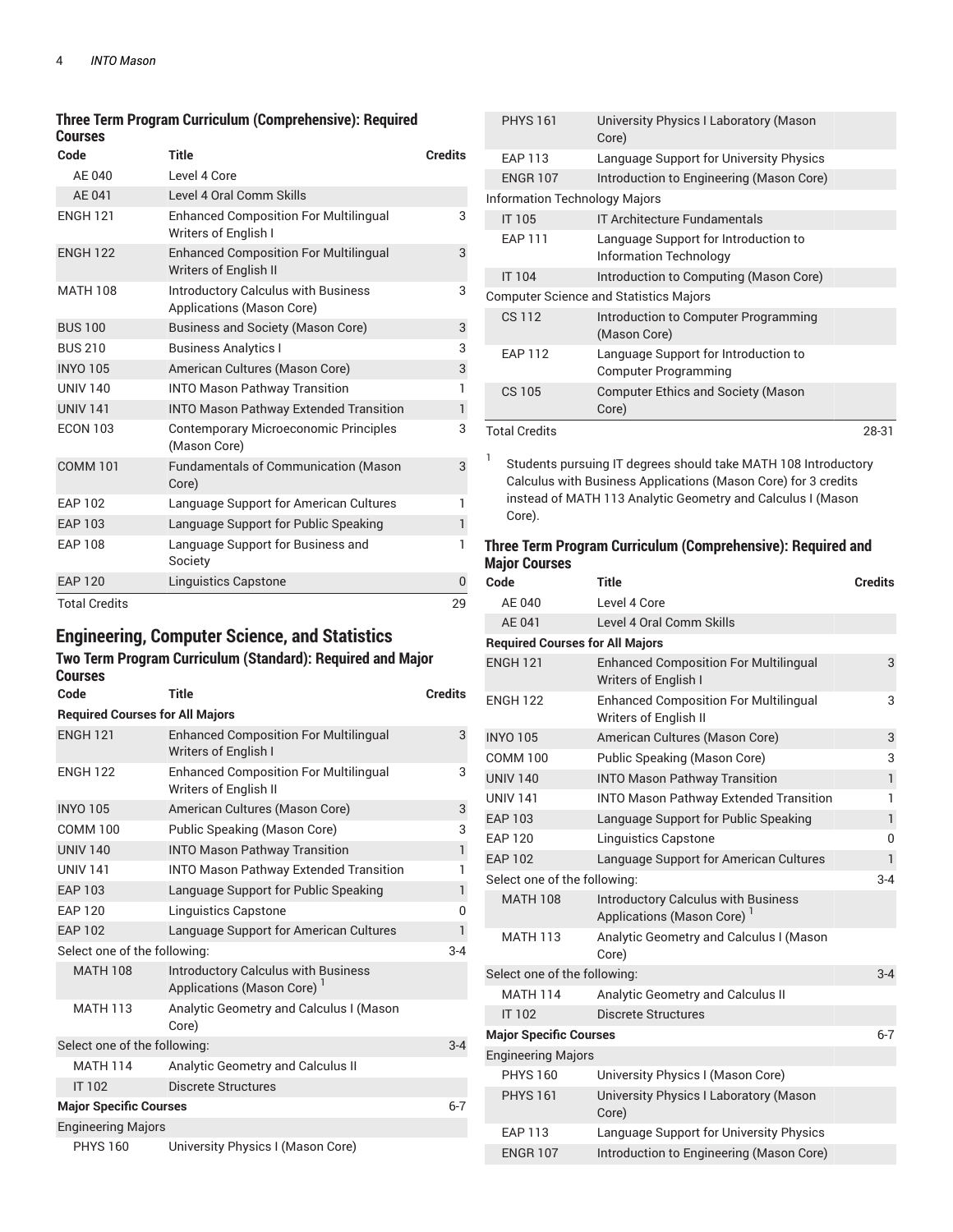| <b>Information Technology Majors</b> |                                                                       |       |
|--------------------------------------|-----------------------------------------------------------------------|-------|
| IT 105                               | <b>IT Architecture Fundamentals</b>                                   |       |
| <b>EAP 111</b>                       | Language Support for Introduction to<br><b>Information Technology</b> |       |
| <b>IT 104</b>                        | Introduction to Computing (Mason Core)                                |       |
|                                      | <b>Computer Science and Statistics Majors</b>                         |       |
| CS 112                               | Introduction to Computer Programming<br>(Mason Core)                  |       |
| <b>EAP 112</b>                       | Language Support for Introduction to<br><b>Computer Programming</b>   |       |
| CS 105                               | <b>Computer Ethics and Society (Mason</b><br>Core)                    |       |
| <b>Total Credits</b>                 |                                                                       | 28-31 |

## **Humanities and Social Sciences One Term Program Curriculum (Accelerated): Required Courses**

| Code                                  | <b>Title</b>                                                | <b>Credits</b> |
|---------------------------------------|-------------------------------------------------------------|----------------|
| <b>Required Courses</b>               |                                                             |                |
| <b>ENGH 100</b>                       | <b>Composition for Multilingual Writers</b><br>(Mason Core) | 4              |
| <b>EAP 102</b>                        | Language Support for American Cultures                      |                |
| <b>INYO 105</b>                       | American Cultures (Mason Core)                              | 3              |
| <b>MATH 111</b>                       | Linear Mathematical Modeling (Mason<br>Core)                | 3              |
| <b>UNIV 100</b>                       | Introduction to Mason                                       |                |
| General Education Course <sup>2</sup> | 3                                                           |                |
|                                       | Music majors must take the following:                       | $0 - 1$        |
| <b>MUSI 221</b>                       | <b>Applied Music I</b>                                      |                |
| <b>Total Credits</b>                  |                                                             | 15-16          |

1 Depending on intended major and math placement, students may take a more advanced math class.

2 Course to be selected with advisor approval.

#### **Two Term Program Curriculum (Standard): Required Courses**

| Code                            | <b>Title</b>                                                                 | <b>Credits</b> |
|---------------------------------|------------------------------------------------------------------------------|----------------|
| <b>ENGH 121</b>                 | <b>Enhanced Composition For Multilingual</b><br>Writers of English I         | 3              |
| <b>ENGH 122</b>                 | <b>Enhanced Composition For Multilingual</b><br><b>Writers of English II</b> | 3              |
| <b>MATH 111</b>                 | Linear Mathematical Modeling (Mason<br>Core) $1$                             | 3              |
| <b>UNIV 140</b>                 | <b>INTO Mason Pathway Transition</b>                                         | 1              |
| <b>INYO 105</b>                 | American Cultures (Mason Core)                                               | 3              |
| <b>UNIV 141</b>                 | <b>INTO Mason Pathway Extended Transition</b>                                | 1              |
| <b>HIST 125</b>                 | Introduction to World History (Mason<br>Core)                                | 3              |
| <b>COMM 101</b>                 | Fundamentals of Communication (Mason<br>Core)                                | 3              |
| <b>General Education Course</b> |                                                                              | 3              |
| <b>EAP 102</b>                  | Language Support for American Cultures                                       | $\mathbf{1}$   |
| <b>EAP 103</b>                  | Language Support for Public Speaking                                         | 1              |
| <b>EAP 104</b>                  | Language Support World History                                               | $\mathbf{1}$   |
| <b>EAP 120</b>                  | Linguistics Capstone                                                         | 0              |
|                                 | Music majors must take the following:                                        | 1              |

| <b>MUSI 221</b>                       | <b>Applied Music I</b>                                                                           |                |
|---------------------------------------|--------------------------------------------------------------------------------------------------|----------------|
| <b>Total Credits</b>                  |                                                                                                  | 27             |
| 1                                     | Depending on intended major and math placement, students may<br>take a more advanced math class. |                |
| 2<br>term only.                       | These course options are offered to students beginning in the Fall                               |                |
| <b>Courses</b>                        | Three Term Program Curriculum (Comprehensive): Required                                          |                |
| Code                                  | <b>Title</b>                                                                                     | <b>Credits</b> |
| AE 041                                | Level 4 Oral Comm Skills                                                                         |                |
| AE 040                                | Level 4 Core                                                                                     |                |
| <b>ENGH 121</b>                       | <b>Enhanced Composition For Multilingual</b><br>Writers of English I                             | 3              |
| <b>ENGH 122</b>                       | <b>Enhanced Composition For Multilingual</b><br>Writers of English II                            | 3              |
| <b>MATH 111</b>                       | Linear Mathematical Modeling (Mason<br>Core) $1$                                                 | 3              |
| <b>UNIV 140</b>                       | <b>INTO Mason Pathway Transition</b>                                                             | $\mathbf{1}$   |
| <b>INYO 105</b>                       | American Cultures (Mason Core)                                                                   | 3              |
| <b>UNIV 141</b>                       | <b>INTO Mason Pathway Extended Transition</b>                                                    | $\mathbf{1}$   |
| <b>HIST 125</b>                       | Introduction to World History (Mason<br>Core)                                                    | 3              |
| <b>COMM 101</b>                       | <b>Fundamentals of Communication (Mason</b><br>Core)                                             | 3              |
| General Education Course <sup>2</sup> |                                                                                                  | 3              |
| <b>EAP 102</b>                        | Language Support for American Cultures                                                           | $\mathbf{1}$   |
| EAP 103                               | Language Support for Public Speaking                                                             | 1              |
| <b>FAP 104</b>                        | Language Support World History                                                                   | $\mathbf{1}$   |

## **Human and Social Development**

MUSI 221 Applied Music I

#### **One Term Program Curriculum (Accelerated): Required Courses**

EAP 120 Linguistics Capstone 0 Music majors must take the following: 1

Total Credits 27

| Code                 | <b>Title</b>                                                | <b>Credits</b> |
|----------------------|-------------------------------------------------------------|----------------|
| <b>ENGH 100</b>      | <b>Composition for Multilingual Writers</b><br>(Mason Core) | 4              |
| <b>EAP 102</b>       | Language Support for American Cultures                      | 1              |
| <b>INYO 105</b>      | American Cultures (Mason Core)                              | 3              |
| <b>UNIV 100</b>      | Introduction to Mason                                       | 1              |
|                      | Select one of the following courses:                        | 3              |
| <b>PSYC100</b>       | Basic Concepts in Psychology (Mason<br>Core)                |                |
| <b>CONF 101</b>      | Conflict and Our World (Mason Core)                         |                |
| <b>HEAL 230</b>      | Introduction to Health Behavior (Mason<br>Core)             |                |
| <b>MATH 111</b>      | Linear Mathematical Modeling (Mason<br>Core)                | 3              |
| or STAT 250          | Introductory Statistics I (Mason Core)                      |                |
| <b>Total Credits</b> |                                                             | 15             |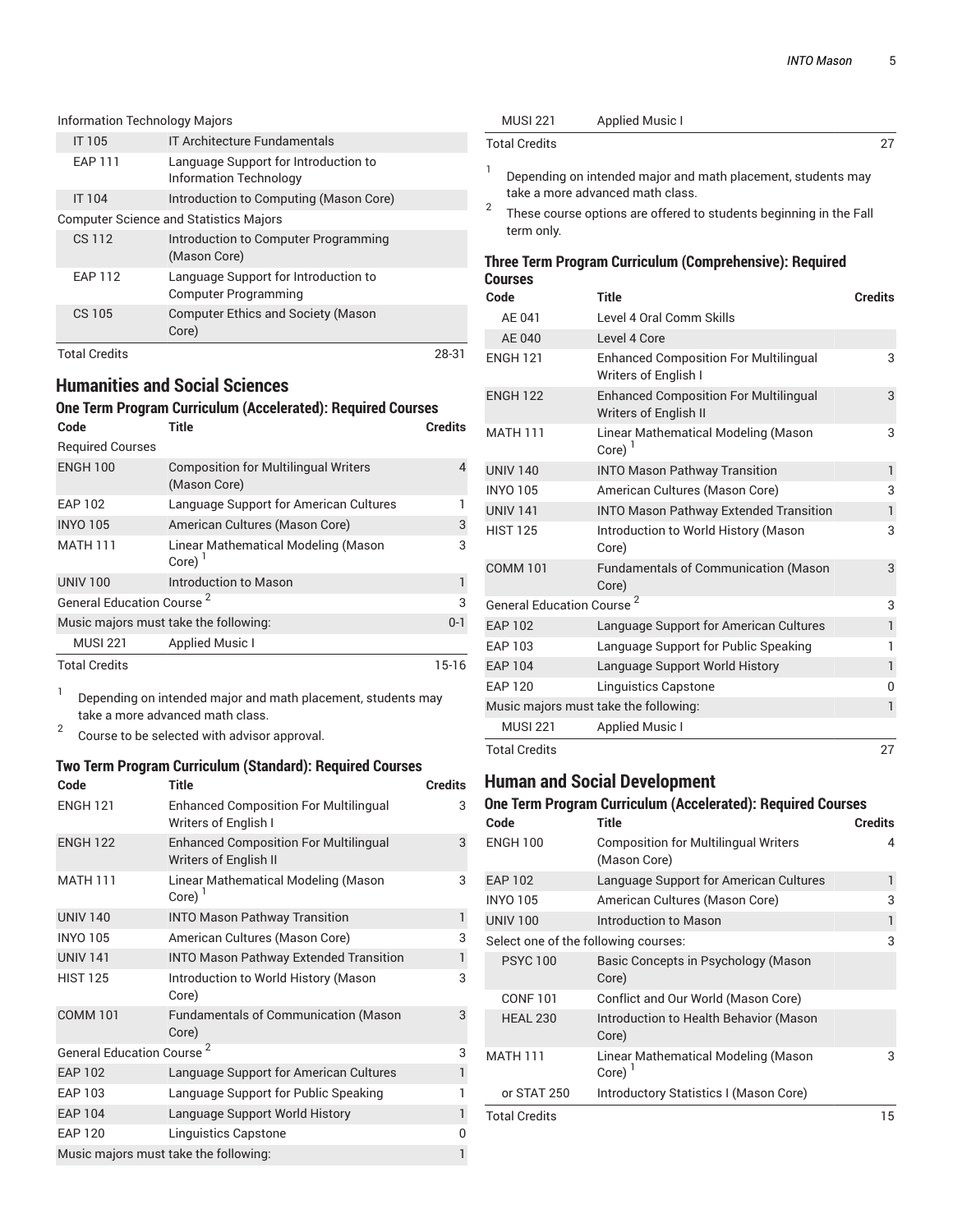1 Programs in the areas of community health, health administration, health, fitness and recreation resources and tourism and events management require STAT 250.

#### **Two Term Program Curriculum (Comprehensive): Required Courses**

| Code                                 | <b>Title</b>                                                                 | <b>Credits</b> |
|--------------------------------------|------------------------------------------------------------------------------|----------------|
| <b>ENGH 121</b>                      | <b>Enhanced Composition For Multilingual</b><br>Writers of English I         | 3              |
| <b>ENGH 122</b>                      | <b>Enhanced Composition For Multilingual</b><br><b>Writers of English II</b> | 3              |
| <b>MATH 111</b>                      | Linear Mathematical Modeling (Mason<br>Core) $1$                             | 3              |
| or STAT 250                          | Introductory Statistics I (Mason Core)                                       |                |
| <b>INYO 105</b>                      | American Cultures (Mason Core)                                               | 3              |
| <b>COMM 101</b>                      | <b>Fundamentals of Communication (Mason</b><br>Core)                         | 3              |
| <b>HIST 125</b>                      | Introduction to World History (Mason<br>Core)                                | 3              |
| <b>UNIV 140</b>                      | <b>INTO Mason Pathway Transition</b>                                         | $\mathbf{1}$   |
| <b>UNIV 141</b>                      | <b>INTO Mason Pathway Extended Transition</b>                                | 1              |
| Select one of the following courses: |                                                                              | 3              |
| <b>PSYC 100</b>                      | Basic Concepts in Psychology (Mason<br>Core) (or CONF 101 or HEAL 230)       |                |
| <b>CONF 101</b>                      | Conflict and Our World (Mason Core)                                          |                |
| <b>HEAL 230</b>                      | Introduction to Health Behavior (Mason<br>Core)                              |                |
| IT 104                               | Introduction to Computing (Mason Core)                                       | 3              |
| <b>EAP 102</b>                       | Language Support for American Cultures                                       | $\mathbf{1}$   |
| <b>EAP 103</b>                       | Language Support for Public Speaking                                         | 1              |
| <b>EAP 104</b>                       | Language Support World History                                               | $\mathbf{1}$   |
| <b>EAP 120</b>                       | Linguistics Capstone                                                         | $\mathbf{0}$   |
| <b>Total Credits</b>                 |                                                                              | 29             |

#### **Three Term Program Curriculum (Comprehensive): Required Courses**

| Code                                 | Title                                                                        | <b>Credits</b> |
|--------------------------------------|------------------------------------------------------------------------------|----------------|
| AE 040                               | Level 4 Core                                                                 |                |
| AE 041                               | Level 4 Oral Comm Skills                                                     |                |
| <b>ENGH 121</b>                      | <b>Enhanced Composition For Multilingual</b><br>Writers of English I         | 3              |
| <b>ENGH 122</b>                      | <b>Enhanced Composition For Multilingual</b><br><b>Writers of English II</b> | 3              |
| <b>MATH 111</b>                      | Linear Mathematical Modeling (Mason<br>Core) <sup>'</sup>                    | 3              |
| or STAT 250                          | Introductory Statistics I (Mason Core)                                       |                |
| <b>INYO 105</b>                      | American Cultures (Mason Core)                                               | 3              |
| <b>COMM 101</b>                      | <b>Fundamentals of Communication (Mason</b><br>Core)                         | 3              |
| <b>HIST 125</b>                      | Introduction to World History (Mason<br>Core)                                | 3              |
| <b>UNIV 140</b>                      | <b>INTO Mason Pathway Transition</b>                                         | 1              |
| <b>UNIV 141</b>                      | <b>INTO Mason Pathway Extended Transition</b>                                | 1              |
| Select one of the following courses: |                                                                              | 3              |
| <b>PSYC100</b>                       | Basic Concepts in Psychology (Mason<br>Core) (or CONF 101 or HEAL 230)       |                |
| <b>CONF101</b>                       | Conflict and Our World (Mason Core)                                          |                |

| <b>HEAL 230</b>      | Introduction to Health Behavior (Mason<br>Core) |   |
|----------------------|-------------------------------------------------|---|
| <b>IT 104</b>        | Introduction to Computing (Mason Core)          | З |
| <b>EAP 102</b>       | Language Support for American Cultures          |   |
| EAP 103              | Language Support for Public Speaking            |   |
| <b>EAP 104</b>       | Language Support World History                  |   |
| <b>EAP 120</b>       | <b>Linguistics Capstone</b>                     | U |
| <b>Total Credits</b> |                                                 |   |

1 Programs in the areas of community health; health administration; health, fitness and recreation resources; and tourism and events management require STAT 250.

### **Science**

#### **One Term Program Curriculum (Accelerated): Required Courses**

| Code                 | <b>Title</b>                                                | <b>Credits</b> |
|----------------------|-------------------------------------------------------------|----------------|
| <b>ENGH 100</b>      | <b>Composition for Multilingual Writers</b><br>(Mason Core) | 4              |
| <b>CHEM 211</b>      | General Chemistry I (Mason Core)                            | 3              |
| <b>CHEM 213</b>      | General Chemistry Laboratory I (Mason<br>Core)              |                |
| <b>EAP 102</b>       | Language Support for American Cultures                      |                |
| <b>INYO 105</b>      | American Cultures (Mason Core)                              | 3              |
| <b>EAP 114</b>       | Language Support for General Chemistry I                    | 1              |
| <b>MATH 113</b>      | Analytic Geometry and Calculus I (Mason<br>Core)            | 4              |
| <b>UNIV 100</b>      | <b>Introduction to Mason</b>                                |                |
| <b>Total Credits</b> |                                                             | 18             |

#### **Two Term Program Curriculum (Standard): Required and Major Courses**

| Code            | Title                                                                 | <b>Credits</b> |
|-----------------|-----------------------------------------------------------------------|----------------|
| <b>ENGH 121</b> | <b>Enhanced Composition For Multilingual</b><br>Writers of English I  | 3              |
| <b>ENGH 122</b> | <b>Enhanced Composition For Multilingual</b><br>Writers of English II | 3              |
| <b>MATH 113</b> | Analytic Geometry and Calculus I (Mason<br>Core)                      | $\overline{4}$ |
| <b>MATH 114</b> | Analytic Geometry and Calculus II                                     | $\overline{4}$ |
| <b>INYO 105</b> | American Cultures (Mason Core)                                        | 3              |
| <b>COMM 101</b> | <b>Fundamentals of Communication (Mason</b><br>Core)                  | 3              |
| <b>CHEM 211</b> | General Chemistry I (Mason Core)                                      | 3              |
| <b>CHEM 213</b> | General Chemistry Laboratory I (Mason<br>Core)                        | $\mathbf{1}$   |
| <b>PHYS 160</b> | University Physics I (Mason Core)                                     | 3              |
| <b>PHYS 161</b> | University Physics I Laboratory (Mason<br>Core)                       | $\mathbf{1}$   |
| <b>EAP 102</b>  | Language Support for American Cultures                                | 1              |
| <b>EAP 103</b>  | Language Support for Public Speaking                                  | 1              |
| <b>EAP 113</b>  | Language Support for University Physics                               | 1              |
| <b>EAP 114</b>  | Language Support for General Chemistry I                              | 1              |
| <b>EAP 120</b>  | <b>Linguistics Capstone</b>                                           | $\Omega$       |
| <b>UNIV 140</b> | <b>INTO Mason Pathway Transition</b>                                  | 1              |
| <b>UNIV 141</b> | <b>INTO Mason Pathway Extended Transition</b>                         | 1              |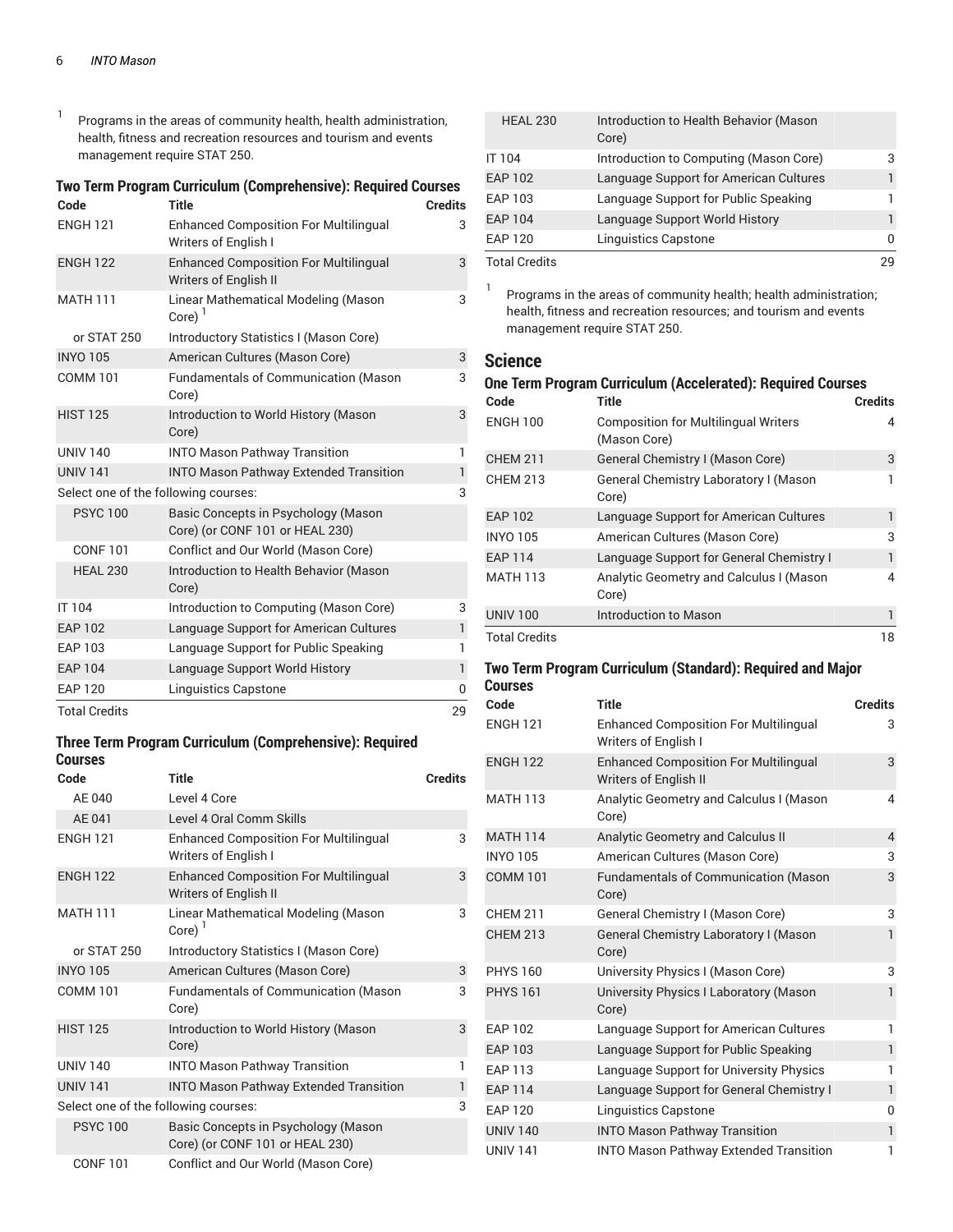Select the following to replace Physics courses if majoring in Geology or Earth Science:

| GEOL 101 | Introductory Geology I (Mason Core)            |
|----------|------------------------------------------------|
| EAP 115  | Language Support for Introductory<br>Geology I |

Select the following to replace Chemistry courses if majoring in Environmental and Sustainability Studies.

|                 | Environmental Science I (Mason Core) |
|-----------------|--------------------------------------|
| <b>EVPP 110</b> | The Ecosphere: An Introduction to    |

| Total Credits |  |
|---------------|--|
|               |  |

#### **Three Term Program Curriculum (Comprehensive): Required Courses**

| Code                             | Title                                                                                                         | <b>Credits</b> |
|----------------------------------|---------------------------------------------------------------------------------------------------------------|----------------|
| AE 040                           | Level 4 Core                                                                                                  |                |
| AE 041                           | Level 4 Oral Comm Skills                                                                                      |                |
| <b>ENGH 121</b>                  | <b>Enhanced Composition For Multilingual</b><br>Writers of English I                                          | 3              |
| <b>ENGH 122</b>                  | <b>Enhanced Composition For Multilingual</b><br>Writers of English II                                         | 3              |
| <b>MATH 113</b>                  | Analytic Geometry and Calculus I (Mason<br>Core)                                                              | 4              |
| <b>MATH 114</b>                  | Analytic Geometry and Calculus II                                                                             | $\overline{4}$ |
| <b>INYO 105</b>                  | American Cultures (Mason Core)                                                                                | 3              |
| <b>COMM 101</b>                  | Fundamentals of Communication (Mason<br>Core)                                                                 | 3              |
| <b>CHEM 211</b>                  | General Chemistry I (Mason Core)                                                                              | 3              |
| <b>CHEM 213</b>                  | General Chemistry Laboratory I (Mason<br>Core)                                                                | 1              |
| <b>PHYS 160</b>                  | University Physics I (Mason Core)                                                                             | 3              |
| <b>PHYS 161</b>                  | University Physics I Laboratory (Mason<br>Core)                                                               | $\mathbf{1}$   |
| <b>EAP 102</b>                   | Language Support for American Cultures                                                                        | 1              |
| <b>EAP 103</b>                   | Language Support for Public Speaking                                                                          | $\mathbf{1}$   |
| <b>EAP 113</b>                   | Language Support for University Physics                                                                       | 1              |
| <b>EAP 114</b>                   | Language Support for General Chemistry I                                                                      | 1              |
| <b>EAP 120</b>                   | <b>Linguistics Capstone</b>                                                                                   | 0              |
| <b>UNIV 140</b>                  | <b>INTO Mason Pathway Transition</b>                                                                          | $\mathbf{1}$   |
| <b>UNIV 141</b>                  | <b>INTO Mason Pathway Extended Transition</b>                                                                 | 1              |
| <b>Geology or Earth Science:</b> | Select the following to replace Physics courses if majoring in                                                |                |
| GEOL 101                         | Introductory Geology I (Mason Core)                                                                           |                |
| <b>EAP 115</b>                   | Language Support for Introductory<br>Geology I                                                                |                |
|                                  | Select the following to replace Chemistry courses if majoring<br>in Environmental and Sustainability Studies. |                |
| <b>EVPP 110</b>                  | The Ecosphere: An Introduction to<br>Environmental Science I (Mason Core)                                     |                |

Total Credits 34

## Graduate

## **Graduate International Pathways**

The Graduate International Pathways are pre-master's programs that provide international students paths to various graduate degrees at George Mason University. The pathways give students the academic foundation, essential language skills, and cultural knowledge to successfully move on to their master's degree programs. There are one and two term options available for most pathways. For most students, enrolling in a Graduate International Pathway will add one or two additional semesters to their overall master's degree program.

There are currently 49 Graduate International Pathways available to graduate students. Each pathway allows students to progress to pre-approved graduate degree programs at GMU. The pathways are administered in partnership with the following nine Schools and Colleges at George Mason University. For more information on the specific pathways to degrees in each School or College, click on the links below:

- INTO Mason: Engineering Graduate Pathways
- INTO Mason: Humanities and Social Sciences Graduate Pathways
- INTO Mason: Education and Human Development Graduate Pathways
- INTO Mason: Health and Human Services Graduate Pathways
- INTO Mason: College of Science Graduate Pathways
- INTO Mason: Visual and Performing Arts Graduate Pathways
- INTO Mason: School of Business Graduate Pathways
- INTO Mason: Conflict Analysis and Resolution Graduate Pathways
- INTO Mason: Policy and Government Graduate Pathways

**Graduate International Pathways are designed for international students who:**

- Need further English language development
- Require a fourth year of undergraduate study
- Fall short of meeting the minimum GPA or admission test score requirements
- Need to improve study skills for success in their chosen field of study
- Any or all of the above

Administered through INTO Mason in partnership with the academic units across the university, the courses in each Graduate International Pathway are taught by highly qualified Mason instructional faculty members and supported by International Pathways academic advisors.

### **Admission**

**Admission to Graduate International Pathways are offered to international and multilingual students by two methods:**

- Students may apply directly through the INTO Mason admissions process OR
- By referral from graduate admissions due to not having met the grade point average, English language proficiency, or other requirements for direct admission (cascade).

The minimum documentation required for admission include: application, mark sheets/transcripts (in English and the original language), degree certificates (in English and the original language) and other required items as stated in the program catalog supplement.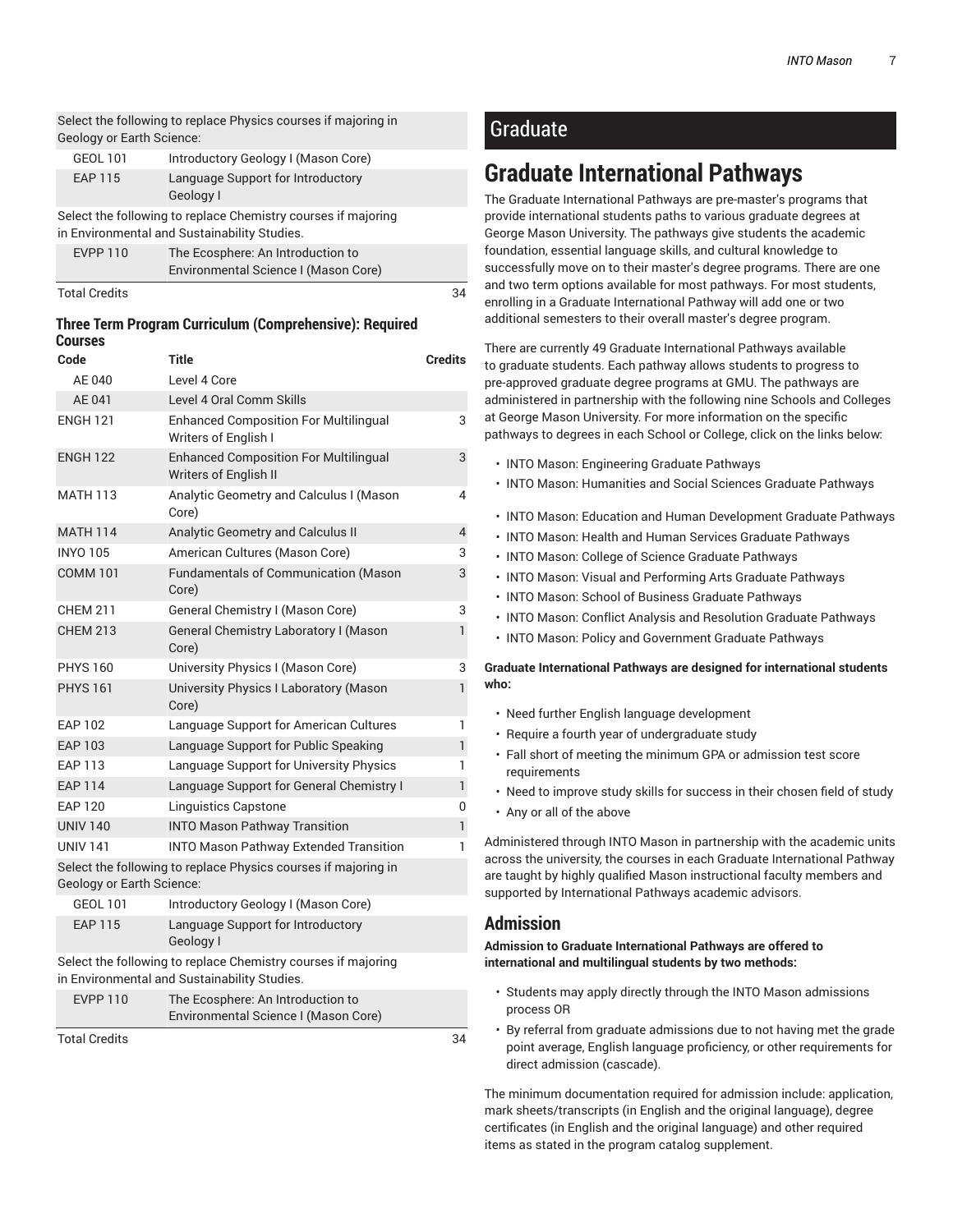#### **Graduate International Pathway entry requirements are usually as follows:**

- An undergraduate degree equivalent to a U.S. bachelor's degree in a relevant field as specified by the particular International Pathways program;
- 2.75 minimum high school GPA equivalent based on the applicant's country/institutional scale; and
- Documentation demonstrating the minimum English proficiency levels as specified by the particular pathway. The general minimum scores are as follows:
	- One Term (Accelerated) and Bridge International Pathways:
		- TOEFL iBT 75 85 (variable minimum subscores required for all but Engineering pathways)
		- $\cdot$  IELTS 6.0 6.5 (variable minimum subscores required for all but Engineering pathways)
		- PTE Academic 52 58
		- Successful completion of or waiver from Academic English Level 6
	- Two Term (Standard) International Pathways:
		- TOEFL iBT 65 75 (variable minimum subscores required for all but Engineering pathways)
		- IELTS 5.5 6.5 (variable minimum subscores required for all but Engineering pathways)
		- PTE Academic 44 52
		- Successful completion of or waiver from Academic English Level 5
	- Three Term (Comprehensive) International Pathway in Accounting:
		- TOEFL iBT 60 (13 minimum subscores)
		- IELTS 5.5 (5.5 minimum subscores)
		- PTE Academic 45
		- Successful completion of or waiver from Academic English Level 4

Students who hold three year baccalaureate degrees may be eligible for select Graduate International Pathways Bridge programs. Students should review the specific requirements for each pathway at the INTO Study website (http://www.intostudy.com/en-gb/universities/georgemason-university).

#### **Curriculum**

Prescribed courses for the Graduate International Pathways programs include approximately 11 - 13 credits for One-Term pathways and 20 - 24 credits for Two-Term pathways. The intent of these courses is to prepare students for the demands of the Mason graduate curriculum. Further, the prescribed courses may include up to 12 credits of coursework toward the student's graduate degree during their International Pathways term(s) of study.

#### **One Term (Accelerated) pathways include the following courses:**

| Code            | Title                                                          | <b>Credits</b> |
|-----------------|----------------------------------------------------------------|----------------|
| <b>EAP 508</b>  | Graduate Communication in the<br>Disciplines III               | 4              |
| <b>INYO 504</b> | Accelerated Graduate Transitions for<br>International Students | 3              |
| EAP 098         | Individualized Language Instruction                            | <sup>n</sup>   |
| or EAP 099      | Individualized Language Instruction                            |                |

In addition to the core coursework listed above, students will also take:

| Code | <b>Title</b>                                   | <b>Credits</b> |
|------|------------------------------------------------|----------------|
|      | Appropriate coursework toward graduate program | 3-6            |

Students whose graduate degree program requires the GRE prior to completing their pathway will also be required to take:

| Code            | <b>Title</b>                                                                                                   | <b>Credits</b> |
|-----------------|----------------------------------------------------------------------------------------------------------------|----------------|
|                 | <b>Preparation for the Graduate Record Examination (specified)</b><br>by International Pathway degree program) |                |
|                 | Students will take one of the following:                                                                       |                |
| <b>INYO 095</b> | Quantitative Preparation for the Graduate<br><b>Becord Examination</b>                                         |                |
| <b>INYO 096</b> | Verbal and Quantitative Preparation for<br>the Graduate Becord Examination                                     |                |
| <b>INYO 097</b> | Verbal, Quantitative, and Academic<br>Writing Preparation for the Graduate<br><b>Becord Examination</b>        |                |
| <b>EAP 097</b>  | Verbal Preparation for the Graduate<br><b>Record Examination</b>                                               |                |

#### **Two Term (Standard) pathways include the following courses:**

| Code            | <b>Title</b><br><b>Credits</b>                                                               |               |
|-----------------|----------------------------------------------------------------------------------------------|---------------|
| <b>INYO 501</b> | <b>Graduate Transitions for International</b><br>Students I                                  | 2             |
| <b>INYO 502</b> | <b>Graduate Transitions for International</b><br>Students II                                 | 2             |
| <b>EAP 505</b>  | Special Topics in Advanced English for<br>Academic Purposes                                  | 2             |
| <b>EAP 506</b>  | <b>Graduate Communication in the</b><br>Disciplines I                                        | 4             |
| <b>EAP 507</b>  | <b>Graduate Communication in the</b><br>Disciplines II                                       | 4             |
| <b>EAP 510</b>  | Linguistic Capstone                                                                          | $\Omega$      |
| <b>EAP 503</b>  | Interpersonal Communication for<br>International Students: Practicum and<br>Theory as needed | $\mathcal{P}$ |
| or EAP 504      | Advanced English for Academic Purposes Reading<br>and Writing                                |               |
| <b>EAP 098</b>  | Individualized Language Instruction                                                          | $\Omega$      |
| or EAP 099      | Individualized Language Instruction                                                          |               |

In addition to the coursework listed above, students will also take:

| Code | Title                                          | Credits  |
|------|------------------------------------------------|----------|
|      | Appropriate coursework toward graduate program | $3 - 12$ |

Students whose graduate degree program requires the GRE prior to completing the International Pathways program will also be required to take:

| Code                                                                                                           | Title                                     | <b>Credits</b> |  |
|----------------------------------------------------------------------------------------------------------------|-------------------------------------------|----------------|--|
| <b>Preparation for the Graduate Record Examination (specified)</b><br>by International Pathway degree program) |                                           |                |  |
|                                                                                                                |                                           |                |  |
|                                                                                                                | Students will take one of the following:  |                |  |
| <b>INYO 095</b>                                                                                                | Quantitative Preparation for the Graduate |                |  |
|                                                                                                                | <b>Record Examination</b>                 |                |  |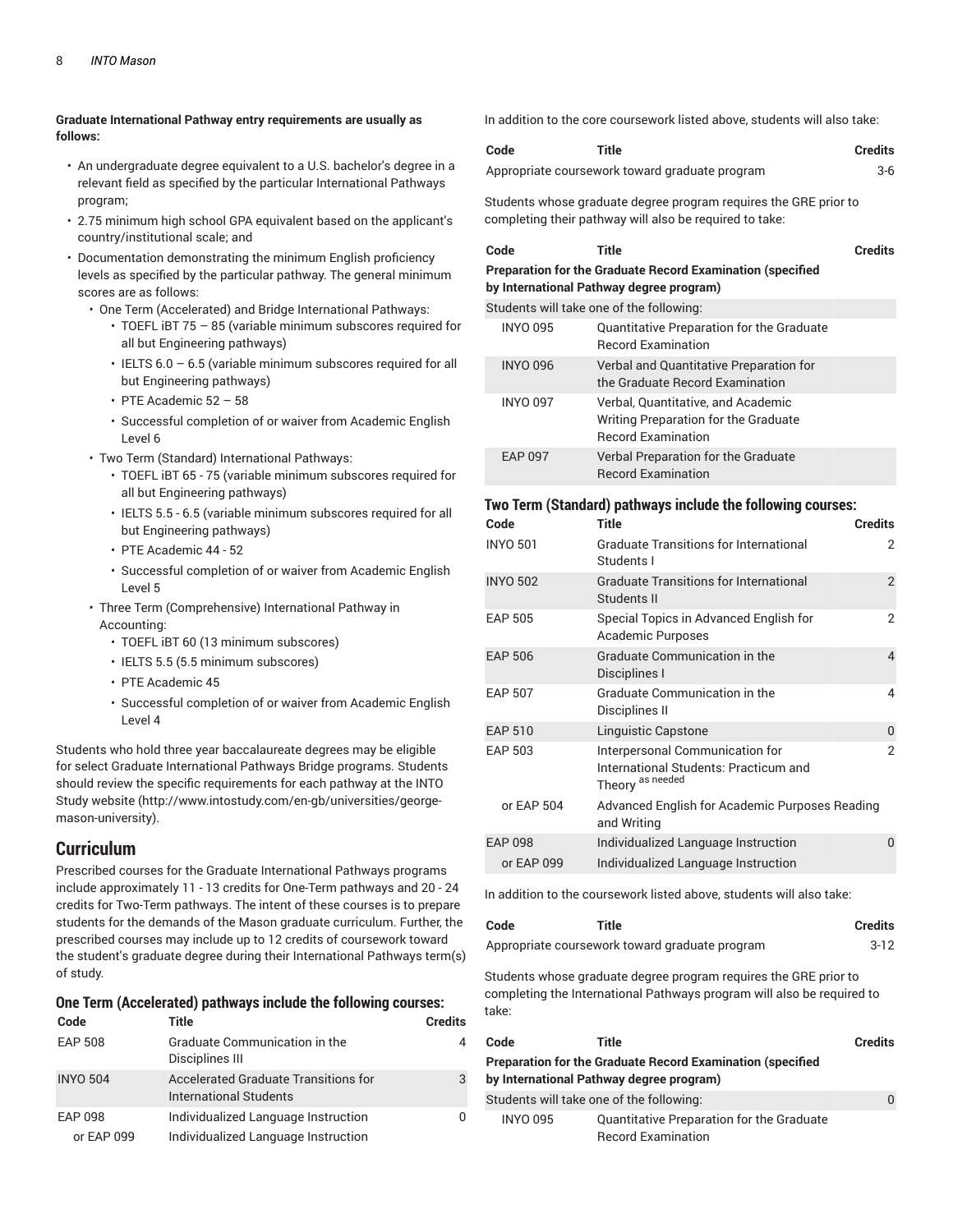| <b>INYO 096</b> | Verbal and Quantitative Preparation for<br>the Graduate Record Examination                              |
|-----------------|---------------------------------------------------------------------------------------------------------|
| <b>INYO 097</b> | Verbal, Quantitative, and Academic<br>Writing Preparation for the Graduate<br><b>Record Examination</b> |
| EAP 097         | Verbal Preparation for the Graduate<br><b>Record Examination</b>                                        |

#### **Three Term (Comprehensive) Accounting pathway includes the following courses:**

| Code                   | Title                         | <b>Credits</b> |
|------------------------|-------------------------------|----------------|
| Initial term of study: |                               |                |
| AE 050                 | Level 5 Core                  |                |
| AE 051                 | Level 5 Oral Comm Skills      |                |
| ACCT 330               | <b>Financial Accounting I</b> | 3              |
| <b>EAP 100</b>         | <b>Special Topics</b>         |                |
| <b>Total Credits</b>   |                               |                |

| Code | <b>Title</b> | <b>Credits</b> |
|------|--------------|----------------|
|      |              |                |

Upon successful completion of the first term, students will follow the Two Term (Standard) Accounting pathway curriculum during their second and third terms of study.

## **Progression into Degree Status**

Each Graduate International Pathway has specific progression requirements for completion. These typically include a minimum grade point average and minimum individual course grades (no grades of NC or I are permitted). Students should refer to the INTO Study website (http:// www.intostudy.com/en-gb/universities/george-mason-university) for specific requirements. Students admitted to the university through a Graduate International Pathway program are required to complete all program requirements in order to maintain continuous enrollment.

## **Dismissal/Termination Appeals Process for INTO Mason Students**

Students who do not meet all requirements for matriculation to their desired degree program at the end of their final term will be reviewed for termination from their Graduate International Pathway. Terminated students may initiate one of the following an academic action requests in writing:

- 1. request an exception to the program policy,
- 2. request to change to an alternate Graduate International Pathway, and/or
- 3. request an extension to continue studying as a Graduate International Pathways Extender student for one additional term.

All terminated student academic action requests must be submitted in writing to the academic advising staff located in the Mason Global Center within 14 days of notification. Requests should provide an explanation and supplementary documentation. Students who earn two unsatisfactory grades of C or lower will be ineligible to continue as an Extender. Students who fail to meet the program requirements after an extension will be reviewed for dismissal from the university.

Decisions on these requests are reviewed and approved at the discretion of the Academic Director. In some cases, additional reviews by the

Associate Provost for Graduate Education or from a College Dean may also be required.

## **Re-enrollment and Re-admission**

Due to the nature of the Graduate International Pathways as both English language development and academic coursework, students are subject to a limited re-enrollment policy. Students who do not enroll after the first term or withdraw for reasons other than poor academic performance may request to re-enroll in a Graduate International Pathway program the following term (e.g., spring) to continue making progress toward meeting program requirements, with advance permission from the Academic Director. Students who do not enroll for two consecutive terms (e.g., spring and fall) must apply for readmission to the program and be re-assessed for language proficiency. Summer terms are counted for students whose initial enrollment begins in Spring semester.

## Academic English

## **Academic English Program**

Administered by INTO George Mason University's English Language Programs, the Academic English (AE) Program prepares international students for university study in the United States. AE is a non-credit program designed to develop the English skills needed for successful communication, cultural integration, and participation in the academic environment of the university.

## **Admission**

Students who apply to the AE Program must submit an application, application fee, and required documents through INTO Mason. In order to qualify for admission to the AE Program, students must demonstrate that they have earned at least a high school diploma.

Students have the option to apply for the AE or an International Year One (IYO) Program. Students who apply to an International Year One Program but do not demonstrate entry language requirements are given an individual pre-arrival study plan that provides an estimate of the number of Academic English terms to complete in order to fulfill International Year One entry requirements (AE + IYO). This pre-arrival study plan is only an estimate; an updated post-arrival study plan with a minimum of one term of AE will be provided to AE + IYO students after taking the INTO Mason Placement Test.

For more information about International Year One admission requirements, see Undergraduate International Year One Program or Graduate International Year One Program.

## **Program Outcomes**

After successfully completing the upper level(s) of the Academic English program, students will be able to do the following:

- Interact comfortably in the U.S. classroom with professors and fellow students
- Understand U.S. values in an academic setting
- Present their spoken and written ideas accurately and effectively in **English**
- Write research papers with proper use of citations and references
- Use the Internet and Mason library databases to conduct academic research
- Read, understand, and critically evaluate academic texts
- Understand and use vocabulary common to academic disciplines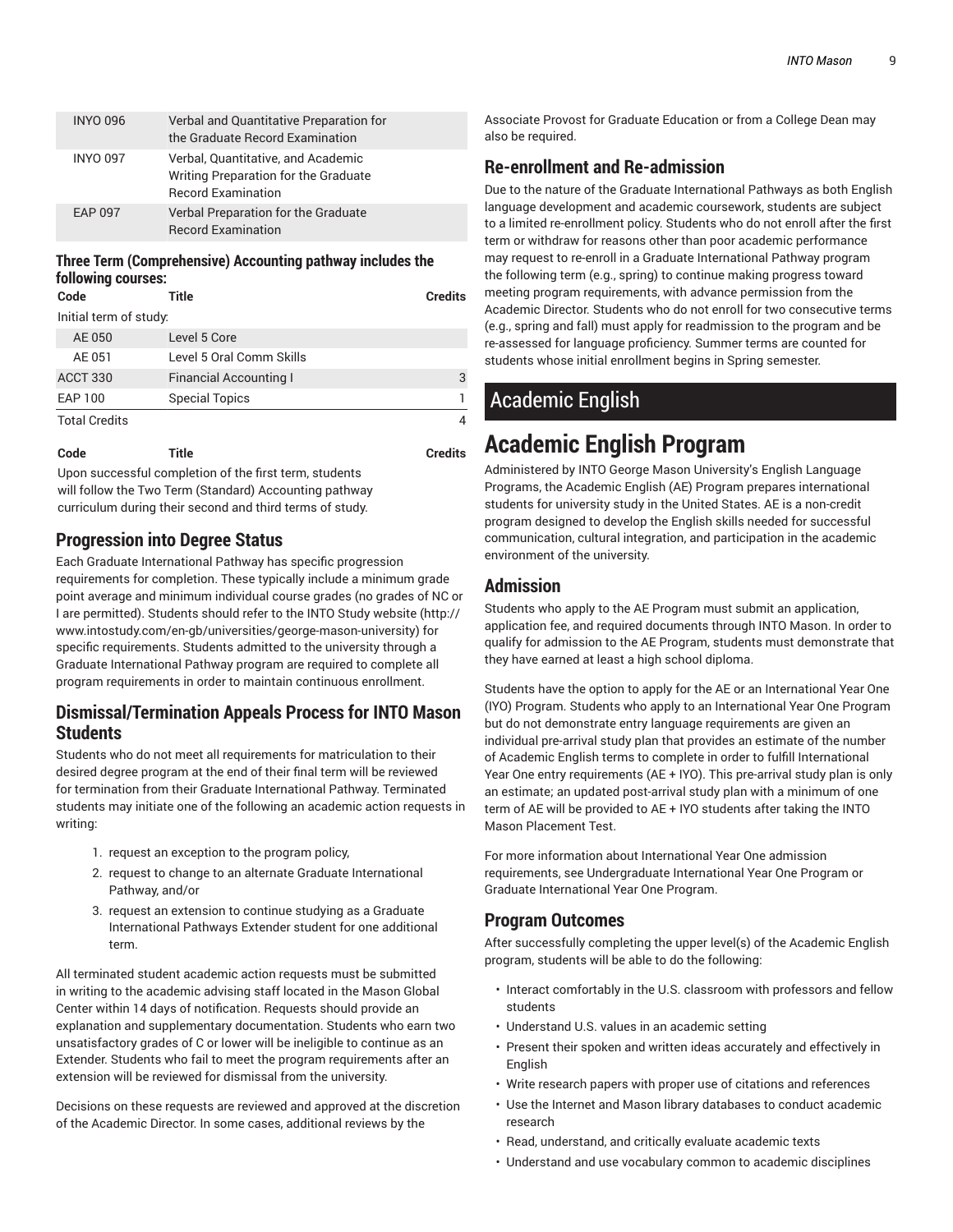- Take useful and accurate notes in academic lectures and presentations
- Develop and deliver oral presentations

### **Program Structure**

The Academic English Program is offered three terms per year: Fall (15 weeks of instruction), Spring (15 weeks of instruction), and Summer (10 weeks of instruction). Upon arrival, all Academic English students are given a language proficiency assessment to determine their AE level placement. In order to be eligible for full-time status, students must be enrolled in a minimum of 18 hours of non-credit AE coursework per week. AE courses are offered at eight levels of proficiency regularly throughout the year.

AE faculty are highly qualified with significant teaching experience and master's and doctoral degrees in TESOL or related fields. The program is also supported by academic advisors experienced in working with multilingual speakers of English and the Student Experience staff, who help students utilize university resources and engage in the Mason experience through opportunities to participate in campus and local community groups/programs.

#### **Curriculum**

In keeping with the current literature on second language acquisition and pedagogy, the Academic English curriculum is aligned with the Common European Framework of Reference scales (CEFR), American Council on The Teaching of Foreign Languages (ACTFL) Proficiency Guidelines 2012, and the Pearson Global Scale of English (GSE) Learning Objectives for Academic English. Curricular objectives and learning outcomes for each of the eight AE levels are geared toward an exit goal that is one level higher than the entrance level.

| AE<br>Level    | <b>CEFR</b><br><b>Entrance Exit</b> | <b>CEFR</b>    | <b>ACTFL Entrance ACTFL Exit</b> |                      | <b>GSE</b><br>Academic<br><b>Entrance</b> | <b>GSE</b><br>Academic<br>Exit |
|----------------|-------------------------------------|----------------|----------------------------------|----------------------|-------------------------------------------|--------------------------------|
| 7              | $B2+$                               | C <sub>1</sub> | Advanced High                    | Superior             | 68-75                                     | 76-84                          |
| 6              | <b>B2</b>                           | $B2+$          | <b>Advanced Mid</b>              | <b>Advanced High</b> | 59-67                                     | 68-75                          |
| 5              | $B1+$                               | <b>B2</b>      | Advanced Low                     | Advanced Mid         | 51-58                                     | 59-67                          |
| $\overline{4}$ | <b>B1</b>                           | $B1+$          | Intermediate<br>High             | Advanced Low         | $43 - 50$                                 | $51 - 58$                      |
| 3              | $A2+$                               | B <sub>1</sub> | Intermediate<br>Mid              | Intermediate<br>High | $37 - 42$                                 | 43-50                          |
| $\mathcal{P}$  | A2                                  | $A2+$          | Intermediate<br>Low              | Intermediate<br>Mid  | $30 - 36$                                 | $37 - 42$                      |
| 1              | $A1+$                               | A <sub>2</sub> | Novice High                      | Intermediate<br>Low  | $22 - 29$                                 | 30-36                          |
| Foundat A1     |                                     | $A1+$          | Novice Mid                       | Novice High          | $16 - 21$                                 | $22 - 29$                      |

All students, regardless of level, take one Core, one Oral Communication Skills (OCS), and one or two Elective courses for a minimum of 18 classroom hours per week. Core courses focus on reading and writing with additional attention to written grammar and vocabulary. OCS courses focus on listening and speaking with additional attention to pronunciation and oral grammar and vocabulary. Elective courses offer students a variety of content-based and skills-based instruction and can be selected by students enrolled in appropriate co-requisite Core or OCS courses.

## **Grading System for Academic English**

Throughout the semester, students are assessed on how well they have met curricular learning outcomes. Midterm and final grades for

all Academic English courses are submitted to the University as letter grades.

| <b>Letter Grade</b> | <b>Percent Grade</b>            | <b>Quality Points</b> | <b>Type</b> |
|---------------------|---------------------------------|-----------------------|-------------|
| A+                  | 97-100                          | 4.00                  | Passing     |
| A                   | 93-96                           | 4.00                  | Passing     |
| А-                  | 90-92                           | 3.67                  | Passing     |
| $B+$                | 87-89                           | 3.33                  | Passing     |
| B                   | 83-86                           | 3.00                  | Passing     |
| <b>B-</b>           | 80-82                           | 2.67                  | Passing     |
| $C+$                | 77-79                           | 2.33                  | Failing     |
| C                   | 73-76                           | 2.00                  | Failing     |
| C-                  | 70-72                           | 1.67                  | Failing     |
| D                   | 60-69                           | 1.00                  | Failing     |
| F                   | $0 - 59$                        | 0.00                  | Failing     |
| <b>NG</b>           | N/A-Based on<br>attendance only | 0.00                  | Failing     |

Grade point average (GPA) is an important factor in determining programto-program progression and evaluating academic standing.

### **In-Program Level Progression**

In Core and OCS courses, students must receive a final grade of at least 80% in order to advance to the next level of Core/OCS. If a student has performed exceptionally well in Core/OCS, the instructor may submit an AE Level Skip Form requesting that the student skip a Core/OCS level in the subsequent semester.

### **Program-to-Program Progression**

In order for an AE + Year One student to progress to his/her planned Year One program, the student must earn for the most current AE semester a 2.5 or higher term GPA and a final passing grade (A+, A, A-, B+, B, or B-) of specified levels of Core and OCS. AE-only students must meet the same language requirements for progression and submit other documentation as required by the prospective Year One program.

AE students applying for direct admission to George Mason University must earn a passing final grade (A+, A, A-, B+, B, or B-) in specified levels of Core and OCS to meet entry language proficiency requirements.

| AE Language Requirements for INTO Mason International Year One |  |
|----------------------------------------------------------------|--|
| programs and Mason Direct Admission                            |  |

| Program                                                                                                  | Language<br><b>Requirement 1</b>            | Language<br><b>Requirement 2</b>                                       | Language<br>Requirement |
|----------------------------------------------------------------------------------------------------------|---------------------------------------------|------------------------------------------------------------------------|-------------------------|
| Undergraduate<br>International Year AE 030: Level 3<br>One (Three Term/ Core<br>Comprehensive)           | Passing Grade in                            | Passing Grade in AE Term GPA ≥<br>AE 031: Level 3<br><b>OCS</b>        | 2.5                     |
| Undergraduate Passing grade in<br>International Year AE 040: Level 4<br>One (Two Term/ Core<br>Standard) |                                             | Passing grade in AE Term GPA ≥<br>AE 041: Level 4<br><b>OCS</b>        | 2.5                     |
| Undergraduate Passing grade in<br>International Year AE 050: Level 5<br>One (One Term/<br>Accelerated)   | Core                                        | Passing grade in $AE$ Term GPA $\geq$<br>AE 051: Level 5<br><b>OCS</b> | 2.5                     |
| Direct<br>Undergraduate<br>Admission                                                                     | Passing grade in<br>AE 060: Level 6<br>Core | Passing grade in<br>AE 061: Level 6<br><b>OCS</b>                      |                         |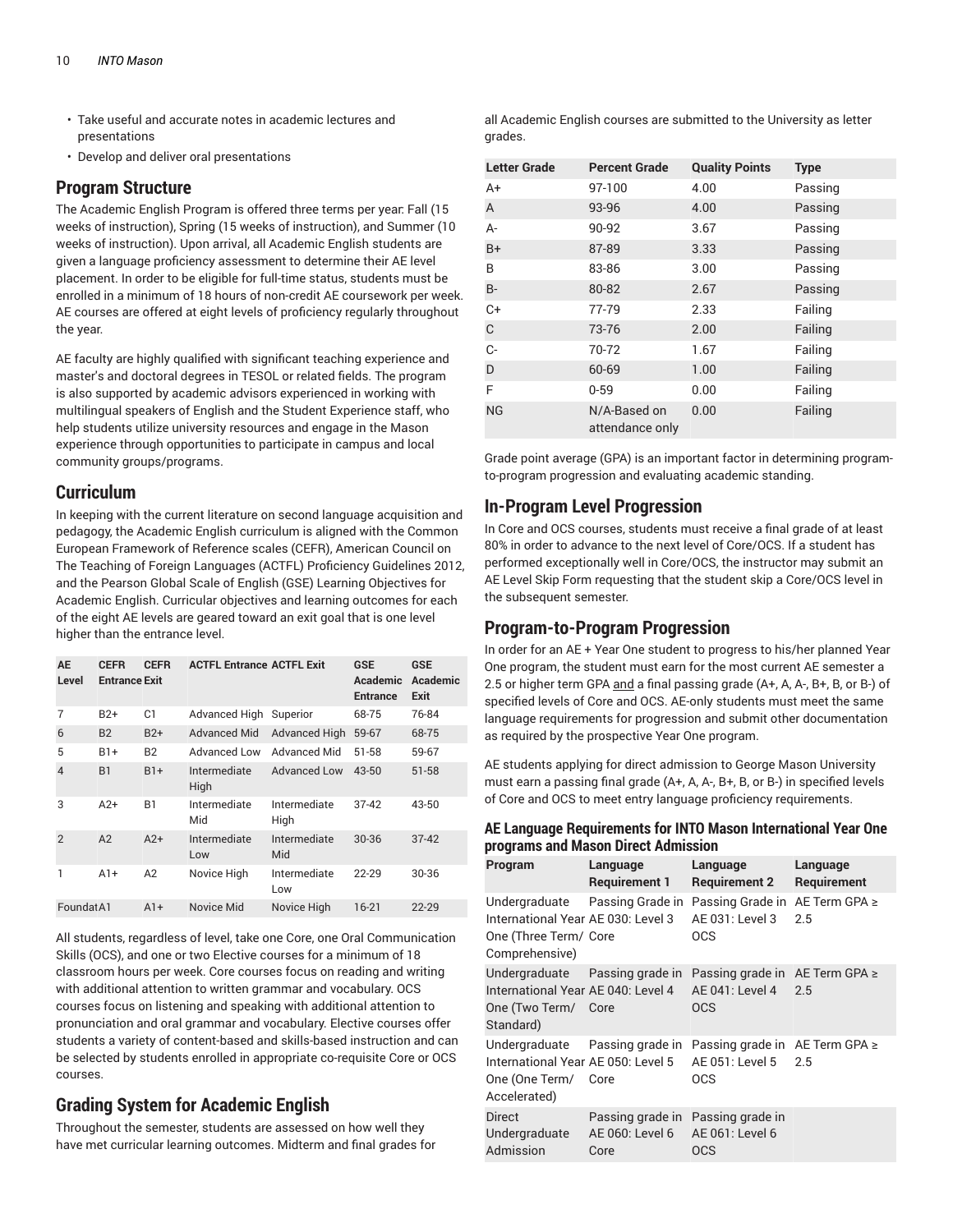| Graduate<br>One (Three Term/ Core<br>Comprehensive) |                                                                              | Passing grade in Passing grade in AE Term GPA ≥<br>International Year AE 040: Level 4 AE 041: Level 4 2.5<br><b>OCS</b>     |  |
|-----------------------------------------------------|------------------------------------------------------------------------------|-----------------------------------------------------------------------------------------------------------------------------|--|
| Graduate<br>One (Two Term/ Core<br>Standard)        |                                                                              | Passing grade in Passing grade in AE Term GPA $\ge$<br>International Year AE 050: Level 5 AE 051: Level 5 2.5<br><b>OCS</b> |  |
| Graduate<br>One (One Term/ Core<br>Accelerated)     |                                                                              | Passing grade in Passing grade in AE Term GPA $\ge$<br>International Year AE 060: Level 6 AE 061: Level 6 2.5<br><b>OCS</b> |  |
| Direct Graduate<br>Admission                        | Passing grade in Passing grade in<br>AE 070: Level 7 AE 071: Level 7<br>Core | <b>OCS</b>                                                                                                                  |  |

\* Information in the chart above only shows program eligibility based on language proficiency requirements met.

Academic English students may not level skip directly into an International Year One (IYO) program or direct admission the following semester. Even if a student is approved to skip into an Academic English level beyond what is required for the desired IYO program or direct admission, the student must complete the subsequent semester in the AE Program first. Students also have the option of submitting official TOEFL/IELTS/PTE Academic scores to George Mason University in lieu of meeting the AE program-to-program progression requirements, but must still maintain good standing in the AE Program.

#### **Attendance and Academic Probation**

In order to make progress in developing academic language skills, students are expected to attend classes regularly and remain in good academic standing.

#### **Attendance**

Students with excessive absences in a course (more than 15%) will automatically receive an NG as a final course grade:

| <b>Term</b>               | <b>Meetings/Wk Course</b> |            | <b>Absense</b> | <b>Course Grade</b> |
|---------------------------|---------------------------|------------|----------------|---------------------|
| 15-weeks:<br>Fall, Spring | 5x                        | Core       | 11 or more     | NG                  |
| 15-weeks:<br>Fall, Spring | 3x                        | <b>OCS</b> | 7 or more      | NG                  |
| 15-weeks:<br>Fall, Spring | 2x                        | Elective   | 5 or more      | NG                  |
| 10 weeks:<br>Summer       | 5x                        | Core       | 8 or more      | NG                  |
| 10 weeks:<br>Summer       | 4x                        | <b>OCS</b> | 8 or more      | NG                  |

A final grade of NG in an AE course will result in probation and/or termination from the AE Program and George Mason University:

A student receives a final grade of NG for excessive absences in any course.

and hand-delivered letter from INTO Mason Academic Services stating that s/he is on Attendance Probation for the next semester. Before being permitted to register for AE classes, the student must meet with an INTO Mason Academic Advisor and sign an Attendance Probation contract. Students who refuse the contract or who violate the conditions of the contract will be dismissed immediately. Students who follow the terms of the contract and complete a successful semester will be removed from Academic Probation and considered in good standing. The student is terminated from the

The student receives an e-mail

A student on probation receives an NG for excessive absences in any course. AE Program and George Mason University.

#### **Academic Progress**

Students are expected to make satisfactory progress in developing their language skills and may not attempt the same Core or OCS course more than three times. Academic progress is determined primarily through term GPA. Students whose GPAs fall below 2.5 will be given a warning, placed on probation, and/or terminated from the AE Program and George Mason University:

| A student earns a term GPA below<br>2.5.                     | <b>INTO Mason Academic Services</b><br>e-mails the student that s/he is<br>on Academic Warning for the next<br>semester.                                                                                                                                                                                                                                                                                                                                                                                                                                                                                                                                                |
|--------------------------------------------------------------|-------------------------------------------------------------------------------------------------------------------------------------------------------------------------------------------------------------------------------------------------------------------------------------------------------------------------------------------------------------------------------------------------------------------------------------------------------------------------------------------------------------------------------------------------------------------------------------------------------------------------------------------------------------------------|
| A student on Academic Warning<br>earns a term GPA below 2.5. | The student receives an e-mail<br>and hand-delivered letter from<br><b>INTO Mason Advising &amp; Academic</b><br>Services stating that s/he is on<br>Academic Probation for the next<br>semester. Before being permitted to<br>register for AE classes, the student<br>must meet with their assigned<br>academic advisor and sign an<br>Academic Probation contract.<br>Students who refuse the contract<br>or who violate the conditions of<br>the contract will be dismissed<br>immediately. Students who follow<br>the terms of the contract and<br>complete a successful semester<br>will be removed from Academic<br>Probation and considered in good<br>standing. |
| A student on Academic Probation                              | The student is terminated from the                                                                                                                                                                                                                                                                                                                                                                                                                                                                                                                                                                                                                                      |

earns a term GPA below 2.5.

AE Program and George Mason University.

### **Termination Appeals Process for INTO Mason Students**

All termination appeals must be submitted in writing to the INTO Mason Academic Services office located in the Mason Global Center